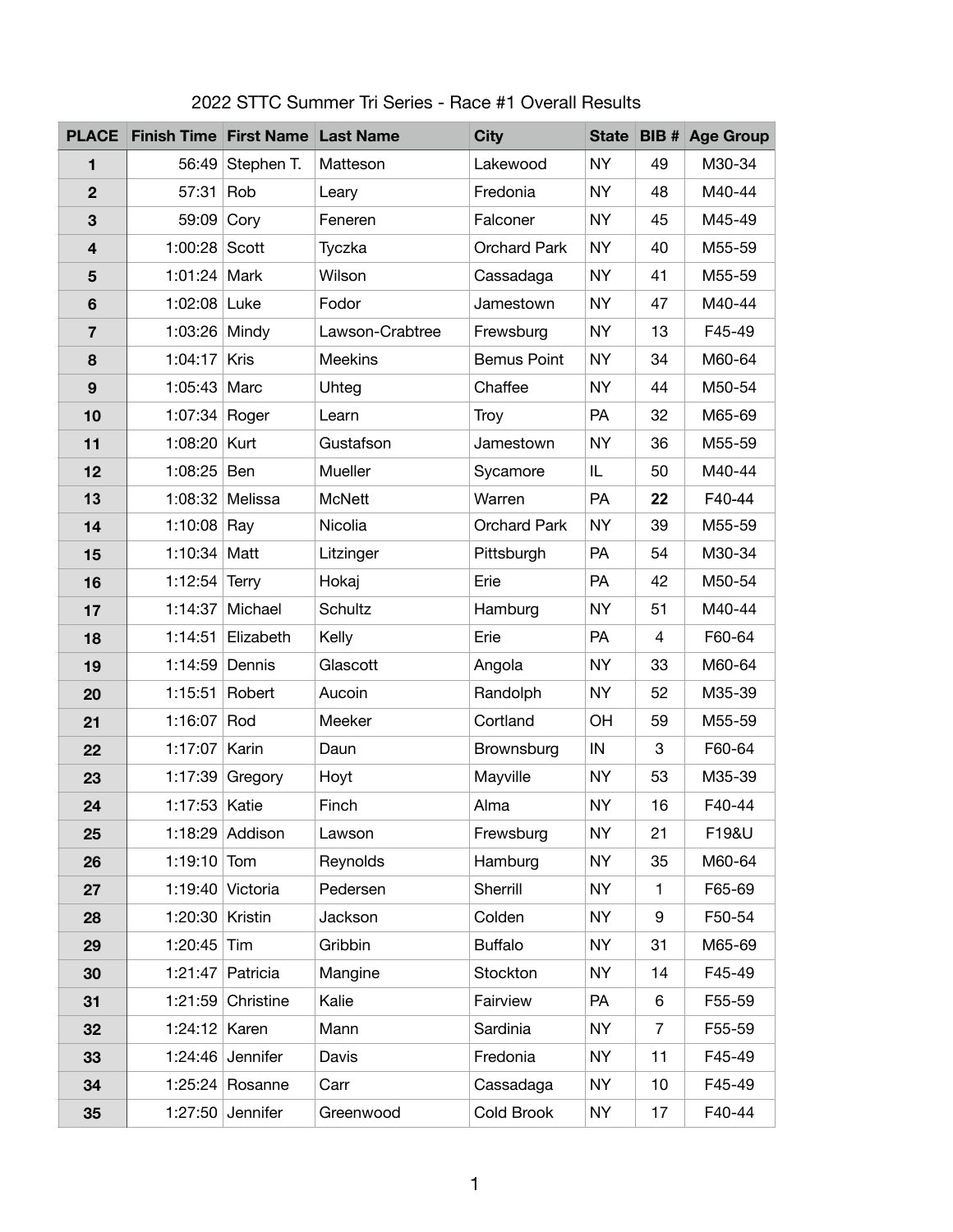| 36 | $1:28:34$ Jeff |                    | Carlson      | Jamestown  | <b>NY</b> | 30            | M65-69              |
|----|----------------|--------------------|--------------|------------|-----------|---------------|---------------------|
| 37 | 1:38:36 Vivian |                    | <b>Plats</b> | Ashtabula  | ΟH        | $\mathcal{D}$ | F65-69              |
| 38 |                | $1:50:11$ Dominica | Harding      | Columbia   | <b>SC</b> | 20            | F <sub>25</sub> -29 |
| 39 | 1:50:11        | Liam               | Russell      | Pittsburgh | <b>PA</b> | 57            | M25-29              |

## STTC #1 - Women's Awards

| <b>PLACE</b>       | Finish Time   Age Group   BIB #   First Name |                |                 |                | <b>Last Name</b> | <b>City</b>       | <b>State</b> |
|--------------------|----------------------------------------------|----------------|-----------------|----------------|------------------|-------------------|--------------|
| <b>1st Overall</b> | 1:03:26 F45-49                               |                | 13              | Mindy          | Lawson-Crabtree  | Frewsburg         | <b>NY</b>    |
| <b>2nd Overall</b> |                                              | 1:08:32 F40-44 | 22 <sub>2</sub> | Melissa        | <b>McNett</b>    | Warren            | <b>PA</b>    |
| <b>3rd Overall</b> | $1:14:51$ F60-64                             |                | 4               | Elizabeth      | <b>Kelly</b>     | Erie              | <b>PA</b>    |
|                    |                                              |                |                 |                |                  |                   |              |
| 1st                | 1:19:40 F65-69                               |                | 1               | Victoria       | Pedersen         | <b>Sherrill</b>   | <b>NY</b>    |
| 2nd                | 1:38:36 F65-69                               |                | $\overline{2}$  | Vivian         | <b>Plats</b>     | Ashtabula         | OH           |
|                    |                                              |                |                 |                |                  |                   |              |
| 1st                | 1:17:07                                      | F60-64         | 3               | Karin          | Daun             | <b>Brownsburg</b> | IN           |
|                    |                                              |                |                 |                |                  |                   |              |
| 1st                | 1:21:59 F55-59                               |                | 6               | Christine      | Kalie            | Fairview          | <b>PA</b>    |
| 2nd                | 1:24:12 F55-59                               |                | 7 <sup>1</sup>  | Karen          | Mann             | Sardinia          | <b>NY</b>    |
|                    |                                              |                |                 |                |                  |                   |              |
| 1st                | 1:20:30 F50-54                               |                | 9               | <b>Kristin</b> | Jackson          | Colden            | <b>NY</b>    |
|                    |                                              |                |                 |                |                  |                   |              |
| 1st                | 1:21:47                                      | F45-49         | 14              | Patricia       | Mangine          | Stockton          | <b>NY</b>    |
| 2nd                | 1:24:46 F45-49                               |                | 11              | Jennifer       | Davis            | Fredonia          | <b>NY</b>    |
| 3rd                | 1:25:24 F45-49                               |                | 10 <sup>°</sup> | Rosanne        | Carr             | Cassadaga         | <b>NY</b>    |
|                    |                                              |                |                 |                |                  |                   |              |
| 1st                | $1:17:53$ F40-44                             |                |                 | 16 Katie       | Finch            | Alma              | <b>NY</b>    |
| 2nd                |                                              | 1:27:50 F40-44 | 17              | Jennifer       | Greenwood        | <b>Cold Brook</b> | <b>NY</b>    |
|                    |                                              |                |                 |                |                  |                   |              |
| 1st                | 1:50:11 F25-29                               |                | 20              | Dominica       | Harding          | Columbia          | <b>SC</b>    |
|                    |                                              |                |                 |                |                  |                   |              |
| 1st                | 1:18:29 F19&U                                |                | 21              | Addison        | Lawson           | Frewsburg         | <b>NY</b>    |

STTC #1 - Men's Awards

| <b>PLACE</b>       | Finish Time Age Group BIB # First Name |                 |               | <b>Last Name</b> | <b>City</b> | <b>State</b> |
|--------------------|----------------------------------------|-----------------|---------------|------------------|-------------|--------------|
| <b>1st Overall</b> |                                        | 56:49*   M30-34 | 49 Stephen T. | Matteson         | Lakewood    | <b>NY</b>    |